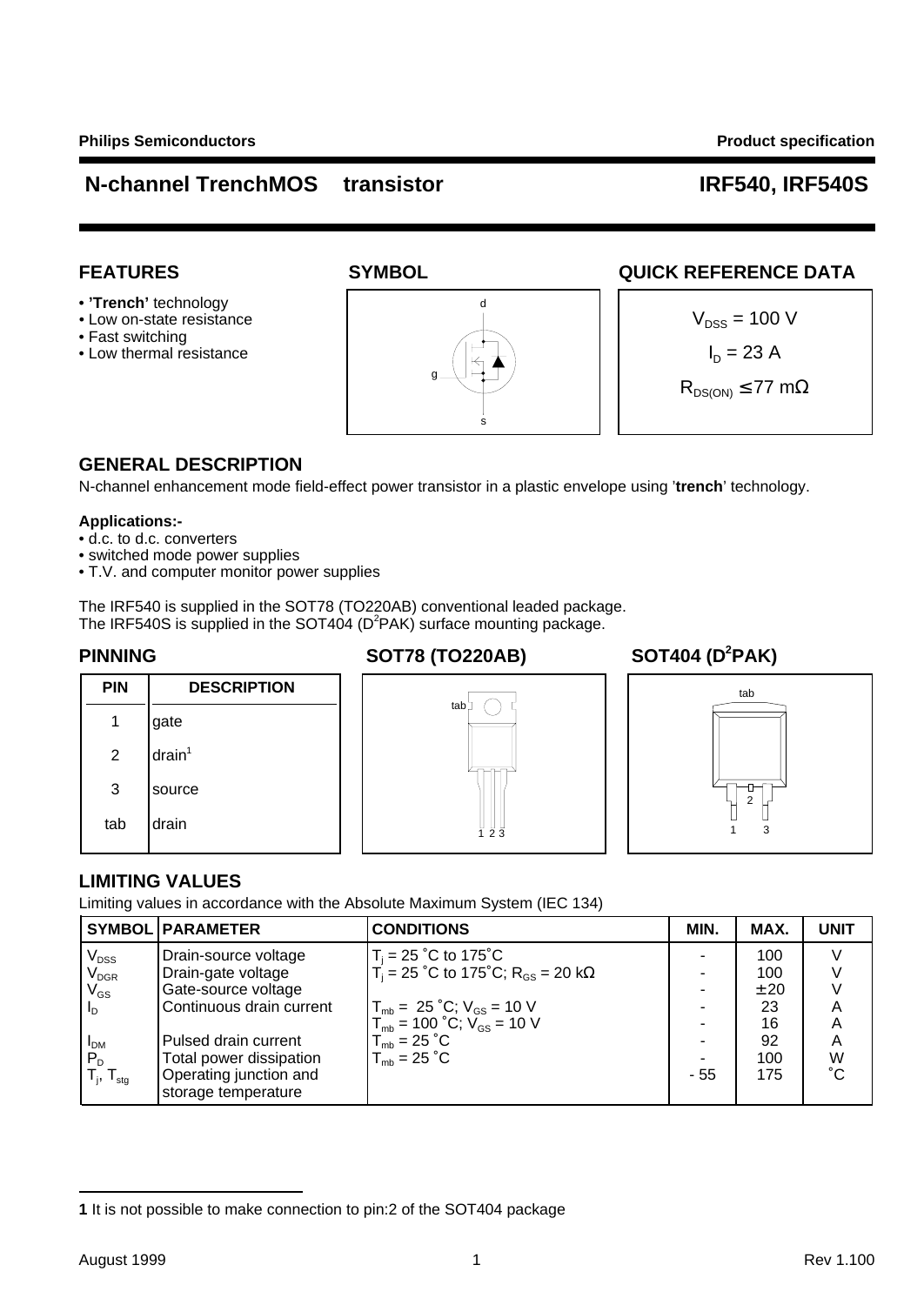#### **AVALANCHE ENERGY LIMITING VALUES**

Limiting values in accordance with the Absolute Maximum System (IEC 134)

|          | <b>SYMBOL PARAMETER</b>                  | <b>CONDITIONS</b>                                                                                                                                                                                                       | MIN. | MAX. | <b>UNIT</b> |
|----------|------------------------------------------|-------------------------------------------------------------------------------------------------------------------------------------------------------------------------------------------------------------------------|------|------|-------------|
| $E_{AS}$ | Non-repetitive avalanche<br>I energy     | Unclamped inductive load, $I_{AS}$ = 10 A;<br>$t_{p}$ = 350 $\mu$ s; T <sub>i</sub> prior to avalanche = 25°C;<br>$V_{\text{DD}} \leq 25$ V; R <sub>GS</sub> = 50 $\Omega$ ; V <sub>GS</sub> = 10 V; refer<br>to fig:14 | ۰    | 230  | mJ          |
| $I_{AS}$ | Peak non-repetitive<br>avalanche current |                                                                                                                                                                                                                         |      | 23   |             |

### **THERMAL RESISTANCES**

|                      | <b>SYMBOL PARAMETER</b>                         | <b>CONDITIONS</b>                                                                 | MIN. I |          | ' TYP.   MAX.   UNIT |            |
|----------------------|-------------------------------------------------|-----------------------------------------------------------------------------------|--------|----------|----------------------|------------|
| $R_{\text{th j-mb}}$ | Thermal resistance junction<br>to mounting base |                                                                                   |        |          | 1.5                  | K/W        |
| $R_{th\,1-a}$        | Thermal resistance junction<br>l to ambient     | SOT78 package, in free air<br>SOT404 package, pcb mounted, minimum  <br>footprint | -      | 60<br>50 |                      | K/W<br>K/W |

### **ELECTRICAL CHARACTERISTICS**

 $T_j$ = 25°C unless otherwise specified

| <b>SYMBOL</b>                          | <b>PARAMETER</b>            | <b>CONDITIONS</b>                                                    | MIN.                           | TYP. | MAX.           | <b>UNIT</b>      |
|----------------------------------------|-----------------------------|----------------------------------------------------------------------|--------------------------------|------|----------------|------------------|
| $V_{(BR)DSS}$                          | Drain-source breakdown      | $V_{\text{GS}} = 0$ V; $I_{\text{D}} = 0.25$ mA;                     | 100                            |      |                | $\vee$           |
|                                        | voltage                     | $T_i = -55^{\circ}C$                                                 | 89                             |      |                | $\vee$           |
| $V_{GS(TO)}$                           | Gate threshold voltage      | $V_{DS} = V_{GS}$ ; $I_D = 1$ mA                                     | $\overline{2}$<br>$\mathbf{1}$ | 3    | 4              | $\vee$<br>$\vee$ |
|                                        |                             | $T_j = 175^{\circ}$ C<br>$T_i = -55^{\circ}$ C                       |                                |      | 6              | $\vee$           |
|                                        | Drain-source on-state       | $V_{GS}$ = 10 V; $I_D$ = 17 A                                        |                                | 49   | 77             | $m\Omega$        |
| $R_{DS(ON)}$                           | resistance                  | $T_i = 175^{\circ}C$                                                 |                                | 132  | 193            | $m\Omega$        |
| $g_{\rm fs}$                           | Forward transconductance    | $V_{DS}$ = 25 V; $I_D$ = 17 A                                        | 8.7                            | 15.5 |                | S                |
| $I_{\rm GSS}$                          | Gate source leakage current | $V_{GS} = \pm 20$ V; $V_{DS} = 0$ V                                  |                                | 10   | 100            | nA               |
| $I_{DSS}$                              | Zero gate voltage drain     | $V_{DS}$ = 100 V; $V_{GS}$ = 0 V                                     |                                | 0.05 | 10             | μA               |
|                                        | current                     | $V_{DS}$ = 80 V; $V_{GS}$ = 0 V; T <sub>i</sub> = 175 <sup>°</sup> C |                                | ÷    | 250            | μA               |
| $Q_{g(tot)}$                           | Total gate charge           | $ID$ = 17 A; $VDD$ = 80 V; $VGS$ = 10 V                              |                                | ٠    | 65             | nC               |
| $\mathsf{Q}_\mathsf{gs}$               | Gate-source charge          |                                                                      |                                |      | 10             | nC               |
| $\mathsf{Q}_{\mathsf{gd}}$             | Gate-drain (Miller) charge  |                                                                      |                                |      | 29             | nC               |
| $t_{\text{d on}}$                      | Turn-on delay time          | $V_{DD}$ = 50 V; R <sub>D</sub> = 2.2 $\Omega$ ;                     |                                | 8    |                | ns               |
|                                        | Turn-on rise time           | $V_{GS}$ = 10 V; R <sub>G</sub> = 5.6 $\Omega$                       |                                | 39   |                | ns               |
| $\mathsf{t}_{\mathsf{d} \text{ off}}$  | Turn-off delay time         | Resistive load                                                       |                                | 26   |                | ns               |
|                                        | Turn-off fall time          |                                                                      |                                | 24   | ۰              | ns               |
| $L_d$                                  | Internal drain inductance   | Measured tab to centre of die                                        |                                | 3.5  | $\blacksquare$ | nH               |
| L <sub>d</sub>                         | Internal drain inductance   | Measured from drain lead to centre of die                            |                                | 4.5  |                | nH               |
|                                        |                             | (SOT78 package only)                                                 |                                |      |                |                  |
| $L_{\rm s}$                            | Internal source inductance  | Measured from source lead to source                                  |                                | 7.5  |                | nH               |
|                                        |                             | bond pad                                                             |                                |      |                |                  |
| $C_{\text{iss}}$                       | Input capacitance           | $V_{GS} = 0$ V; $V_{DS} = 25$ V; f = 1 MHz                           |                                | 890  | 1187           | pF               |
| $\mathtt{C}_{\textnormal{\tiny{oss}}}$ | Output capacitance          |                                                                      |                                | 139  | 167            | рF               |
| $C_{\text{rss}}$                       | Feedback capacitance        |                                                                      |                                | 83   | 109            | рF               |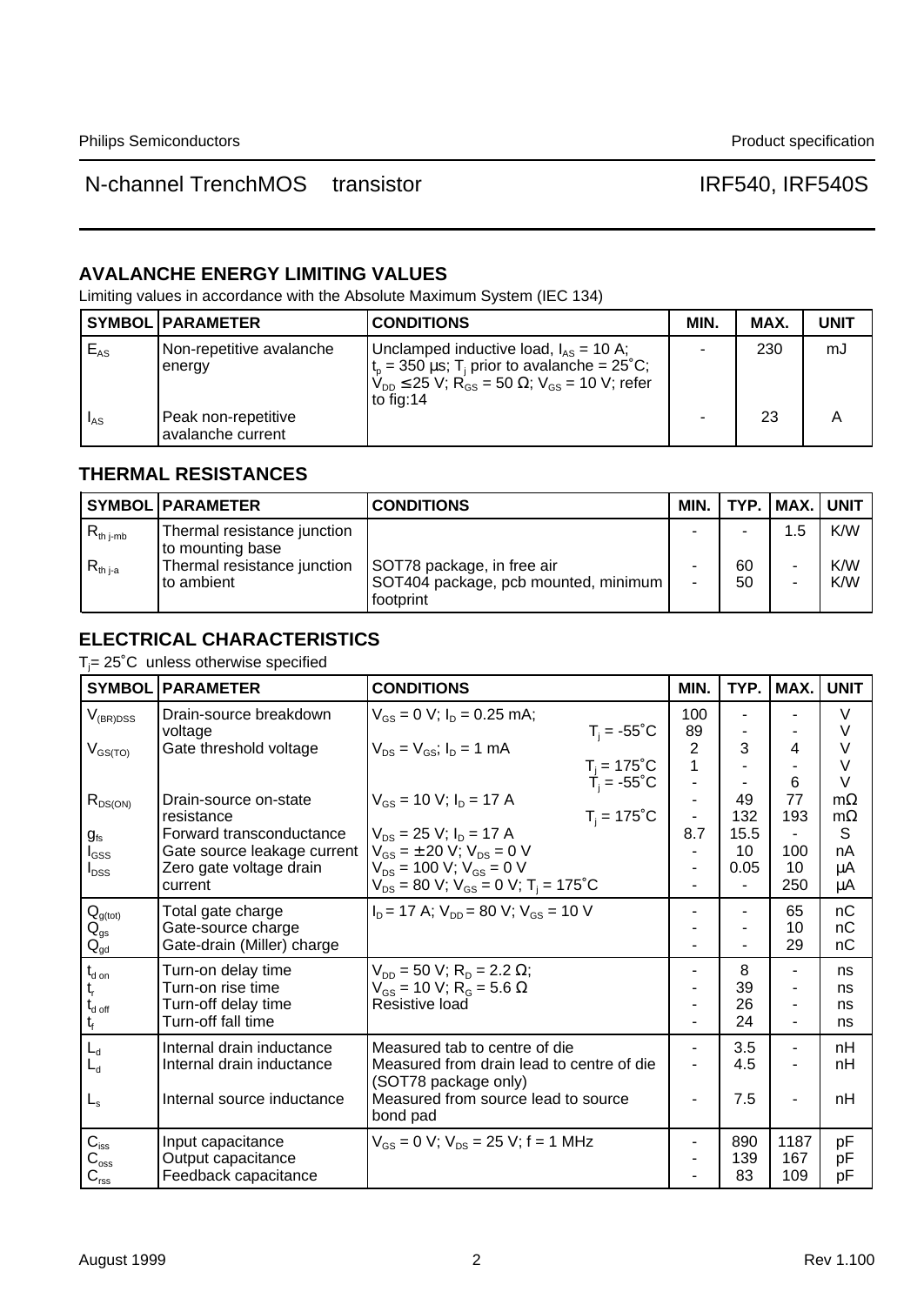#### **REVERSE DIODE LIMITING VALUES AND CHARACTERISTICS**

 $T_j$  = 25°C unless otherwise specified

|                            | <b>SYMBOL   PARAMETER</b>                        | <b>CONDITIONS</b>                                                                     | MIN. |           | TYP.   MAX.   UNIT |          |
|----------------------------|--------------------------------------------------|---------------------------------------------------------------------------------------|------|-----------|--------------------|----------|
| $I_{\rm S}$                | Continuous source current<br>(body diode)        |                                                                                       |      |           | 23                 | Α        |
| $I_{SM}$                   | Pulsed source current (body<br>diode)            |                                                                                       |      |           | 92                 | А        |
| $\mathsf{V}_{\mathsf{SD}}$ | Diode forward voltage                            | $I_F = 28$ A; $V_{GS} = 0$ V                                                          |      | 0.94      | 1.5                | V        |
| $^{\circ}$ Q <sub>rr</sub> | Reverse recovery time<br>Reverse recovery charge | $I_F = 17$ A; -dl <sub>F</sub> /dt = 100 A/ $\mu$ s;<br>$V_{GS} = 0 V$ ; $V_R = 25 V$ |      | 61<br>200 |                    | ns<br>nC |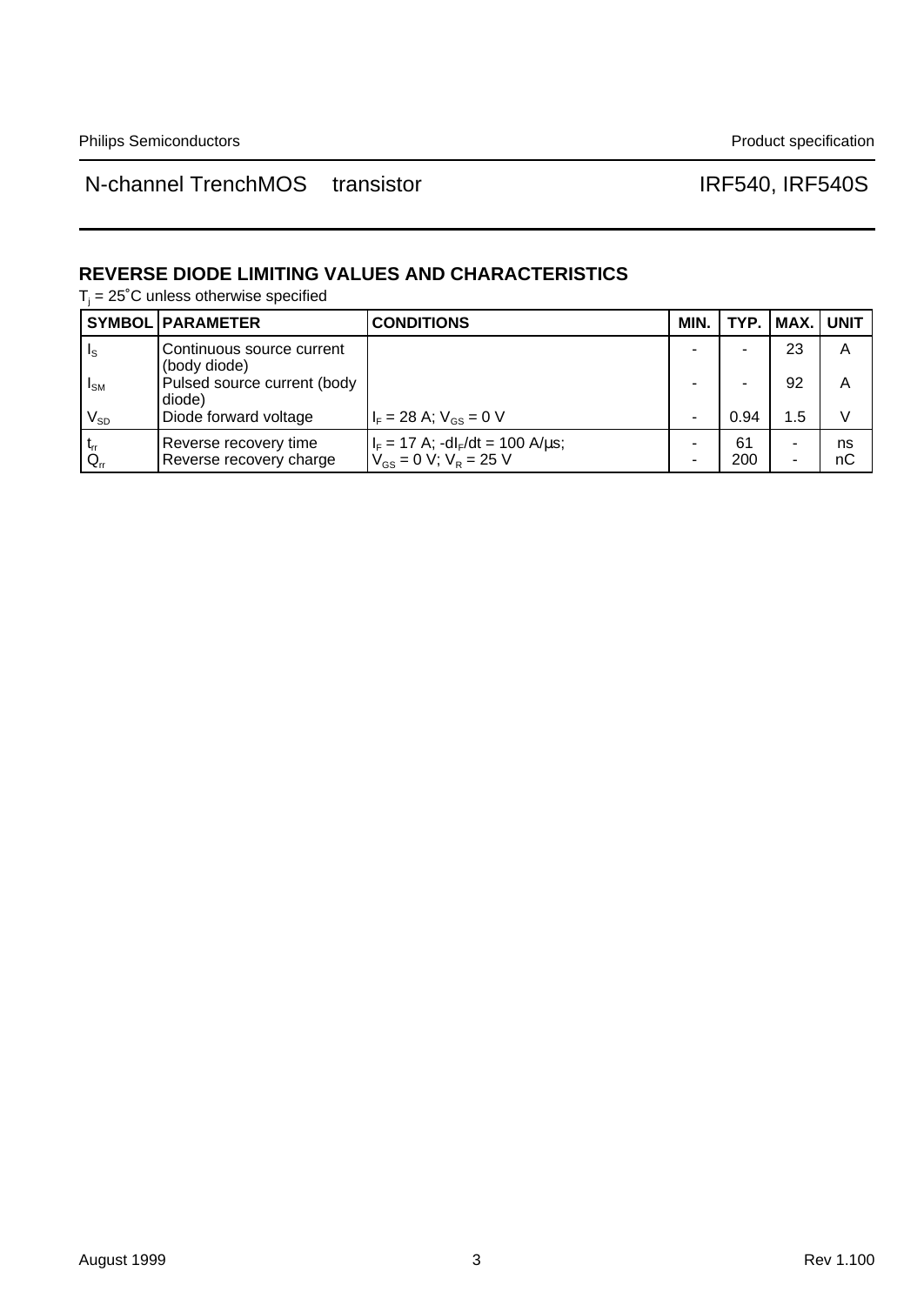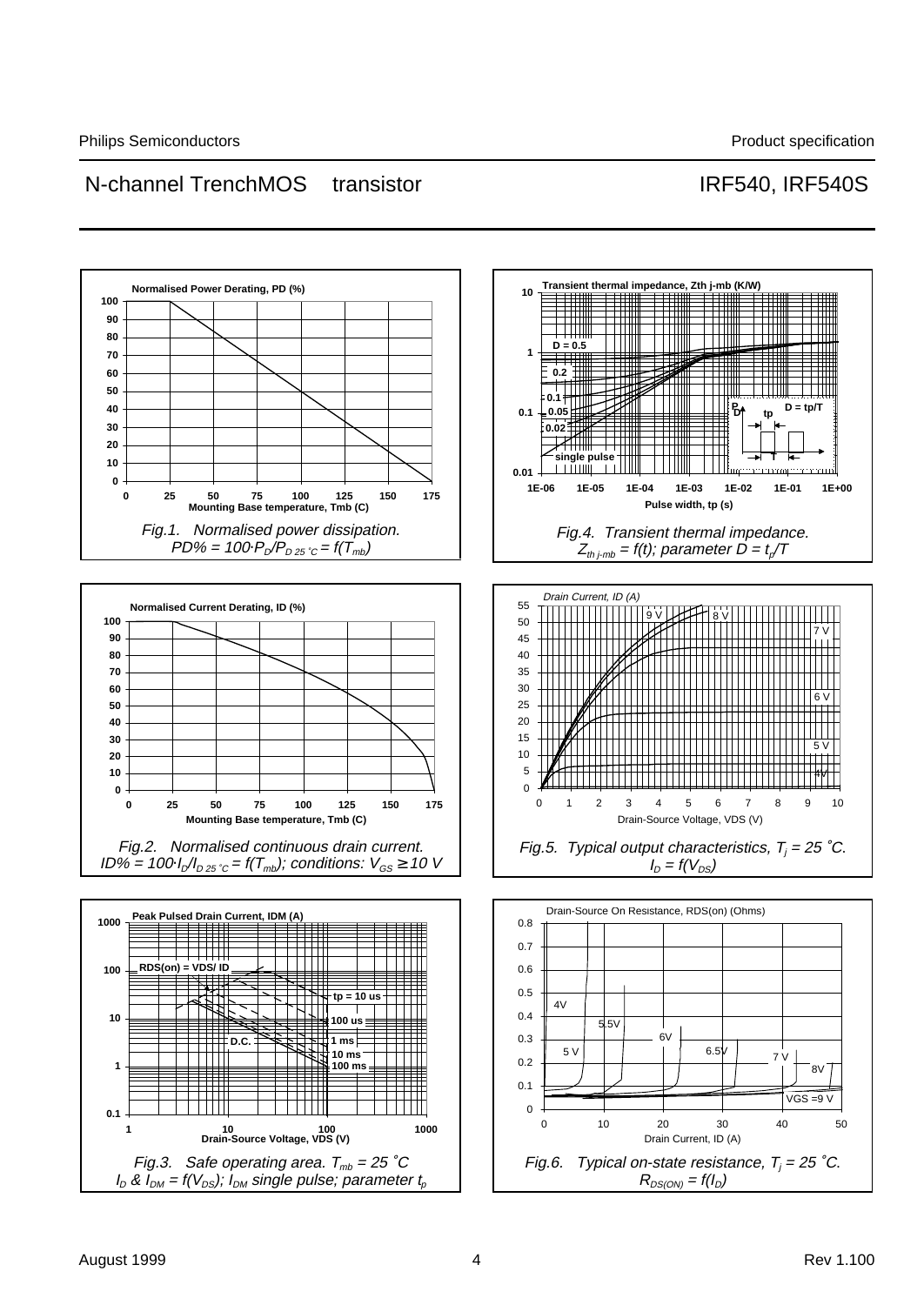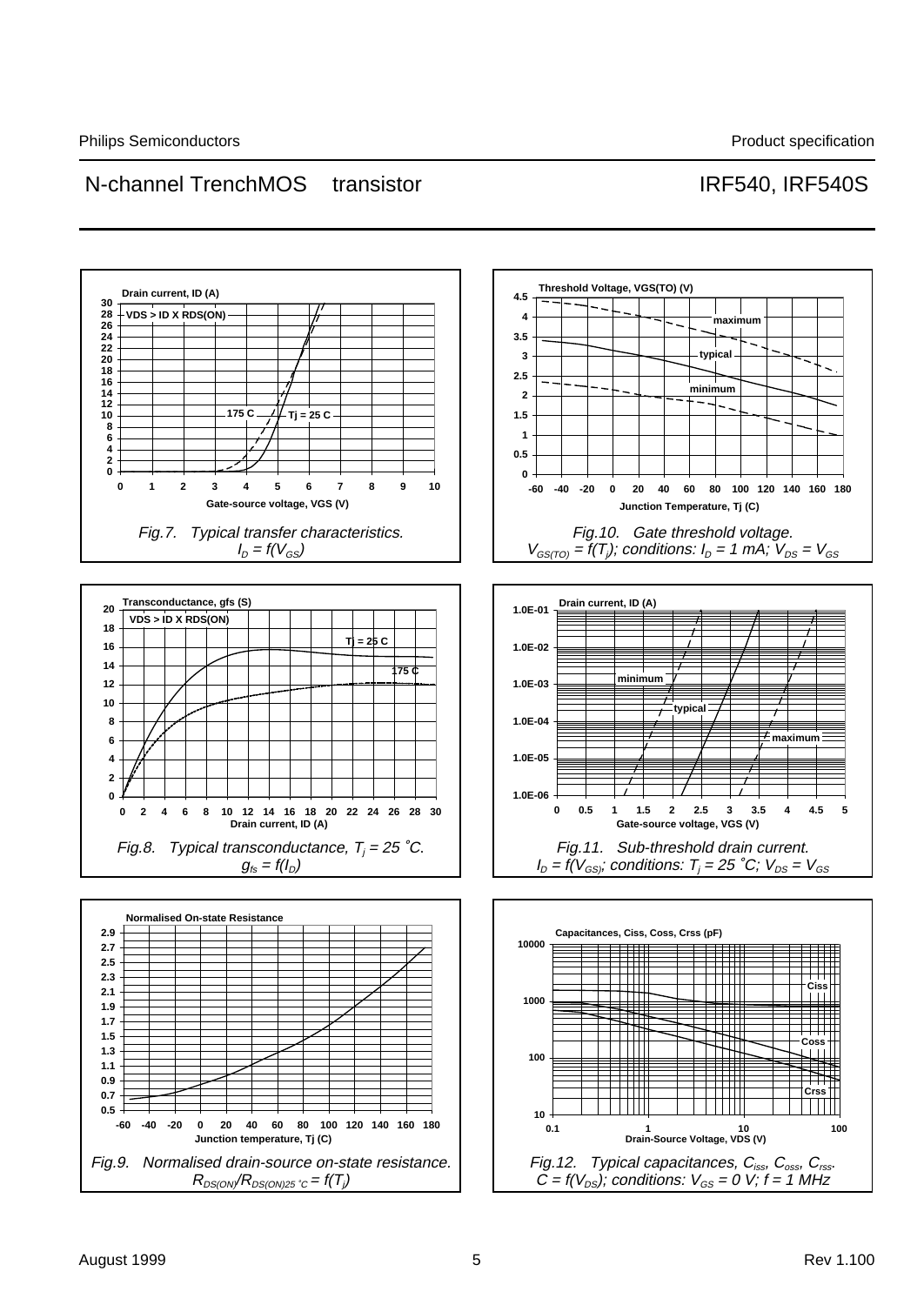

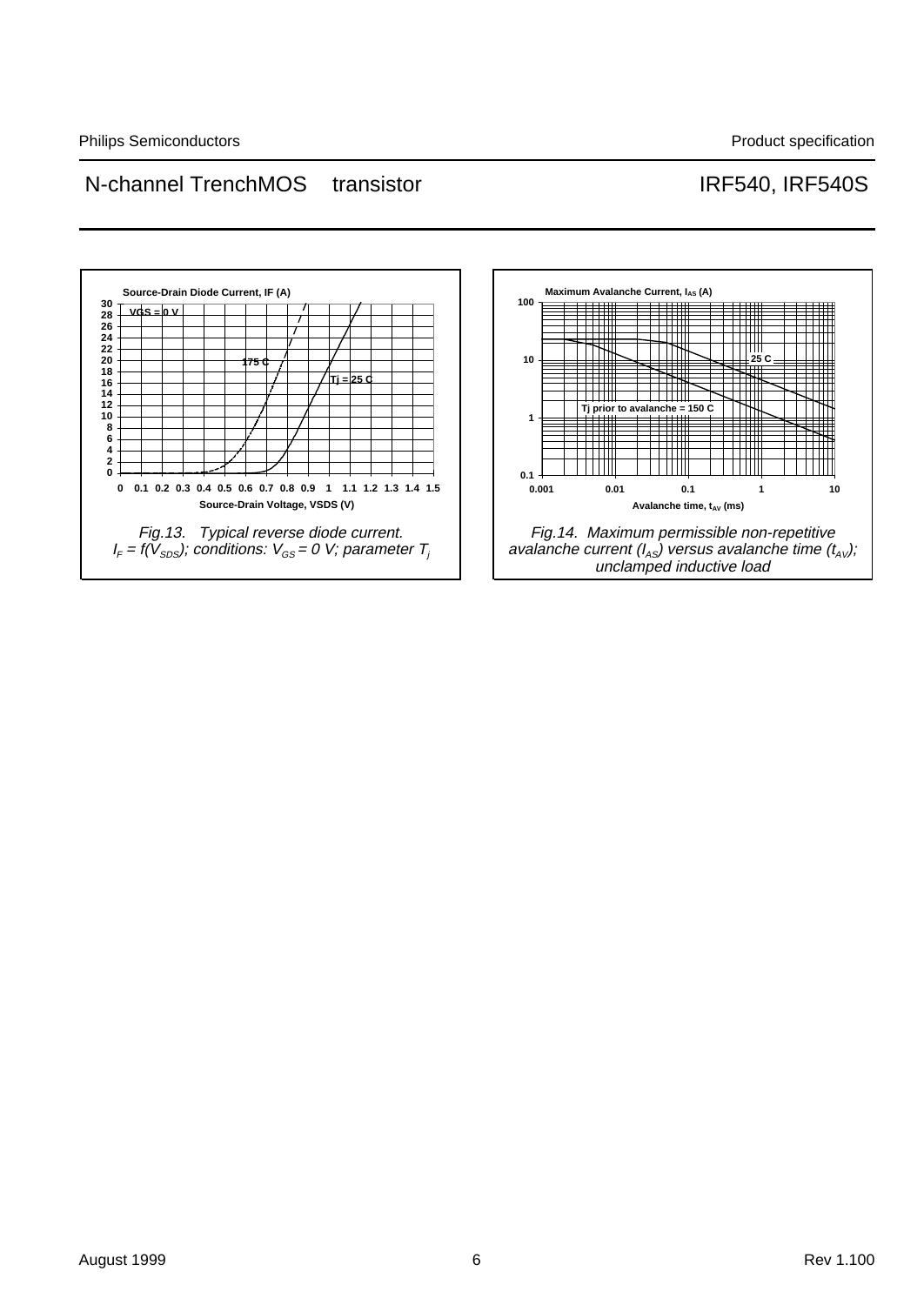#### **MECHANICAL DATA**



**Notes**

- 1. This product is supplied in anti-static packaging. The gate-source input must be protected against static discharge during transport or handling.
- 2. Refer to mounting instructions for SOT78 (TO220AB) package.
- 3. Epoxy meets UL94 V0 at 1/8".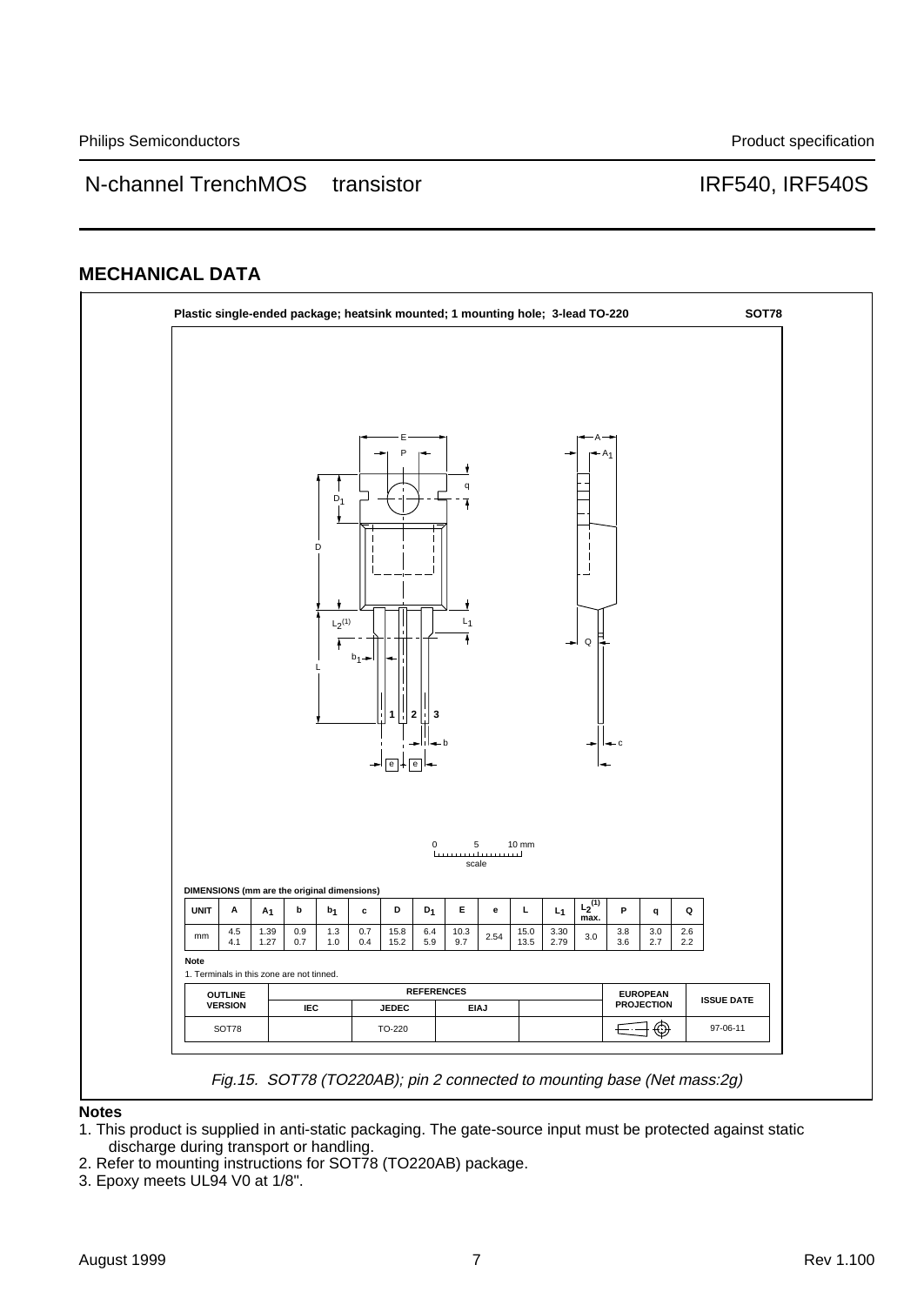#### **MECHANICAL DATA**



**Notes**

1. This product is supplied in anti-static packaging. The gate-source input must be protected against static discharge during transport or handling.

- 2. Refer to SMD Footprint Design and Soldering Guidelines, Data Handbook SC18.
- 3. Epoxy meets UL94 V0 at 1/8".